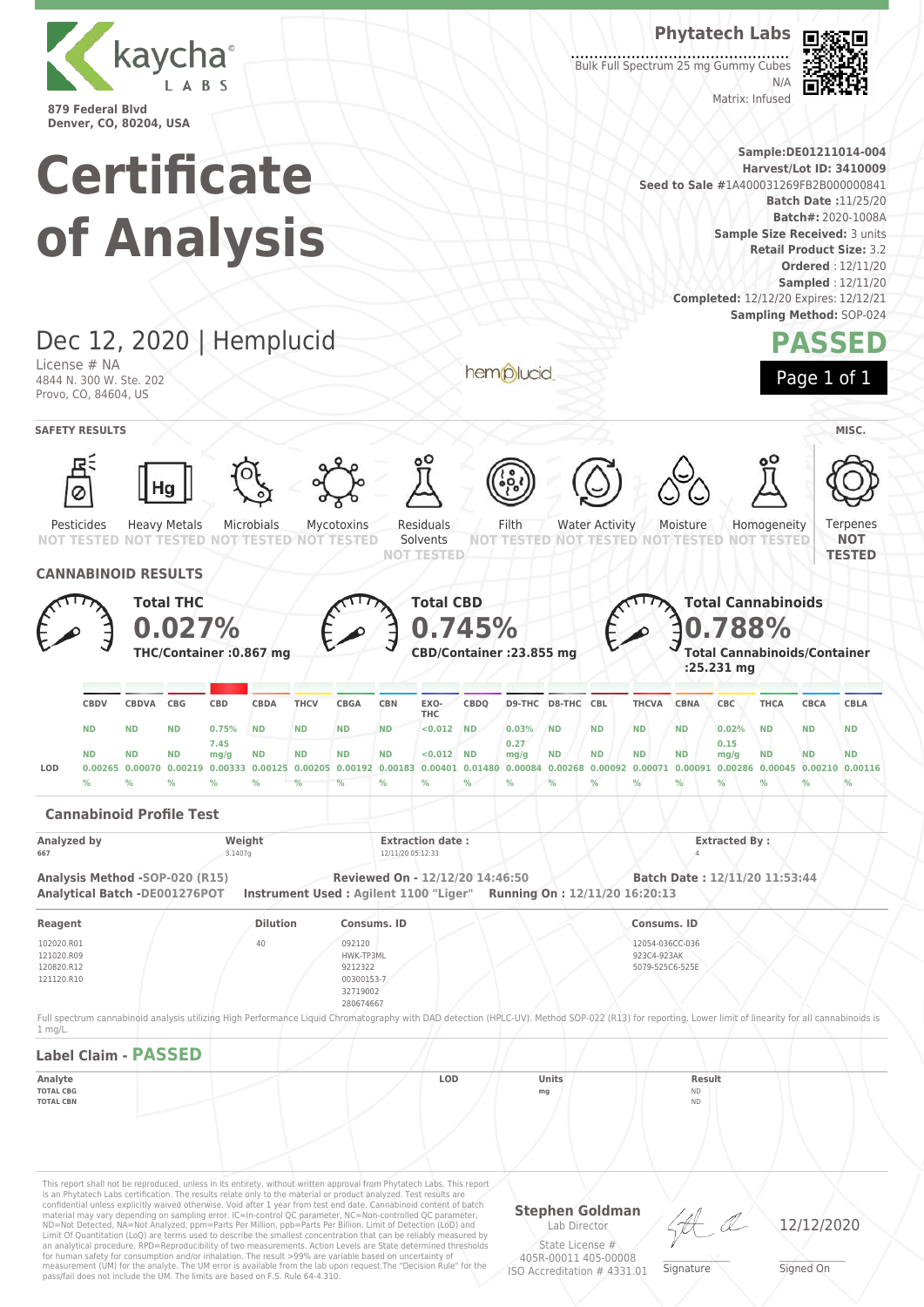

### **Phytatech Labs**

Bulk Full Spectrum 25 mg Gummy Cubes  $N/L$ Matrix: Infused



**Sample:DE01228015-003 Harvest/Lot ID: 3410009 Seed to Sale #**1A400031269FB2B000000870 **Batch Date :**N/A **Batch#:** 2020-1008A **Sample Size Received:** 3 units **Retail Product Size:** 3.2 **Ordered** : 12/23/20 **Sampled** : 12/23/20 **Completed:** 01/04/21 Expires: 01/04/22 **Sampling Method:** SOP-024



**Certificate of Analysis**

## Jan 04, 2021 | Hemplucid

License # NA 4844 N. 300 W. Ste. 202 Provo, CO, 84604, US

**SAFETY RESULTS** MISC.





















hemplucid









Terpenes **NOT TESTED**

Pesticides **NOT TESTED**

**PASSED**

**PASSED**

This report shall not be reproduced, unless in its entirety, without written approval from Phytatech Labs. This report<br>is an Phytatech Labs certification. The results relate only to the material or product analyzed. Test

**NOT TESTED** Solvents **NOT TESTED**

Filth

Water Activity Moisture

**TESTED NOT NOT TESTED**

**NOT TESTED NOT TESTED**

Homogeneity

**Stephen Goldman** Lab Director State License # \_\_\_\_\_\_\_\_\_\_\_\_\_\_\_\_\_\_\_ Signature



405R-00011 405-00008 ISO Accreditation # 4331.01

\_\_\_\_\_\_\_\_\_\_\_\_\_\_\_\_\_\_\_ Signed On